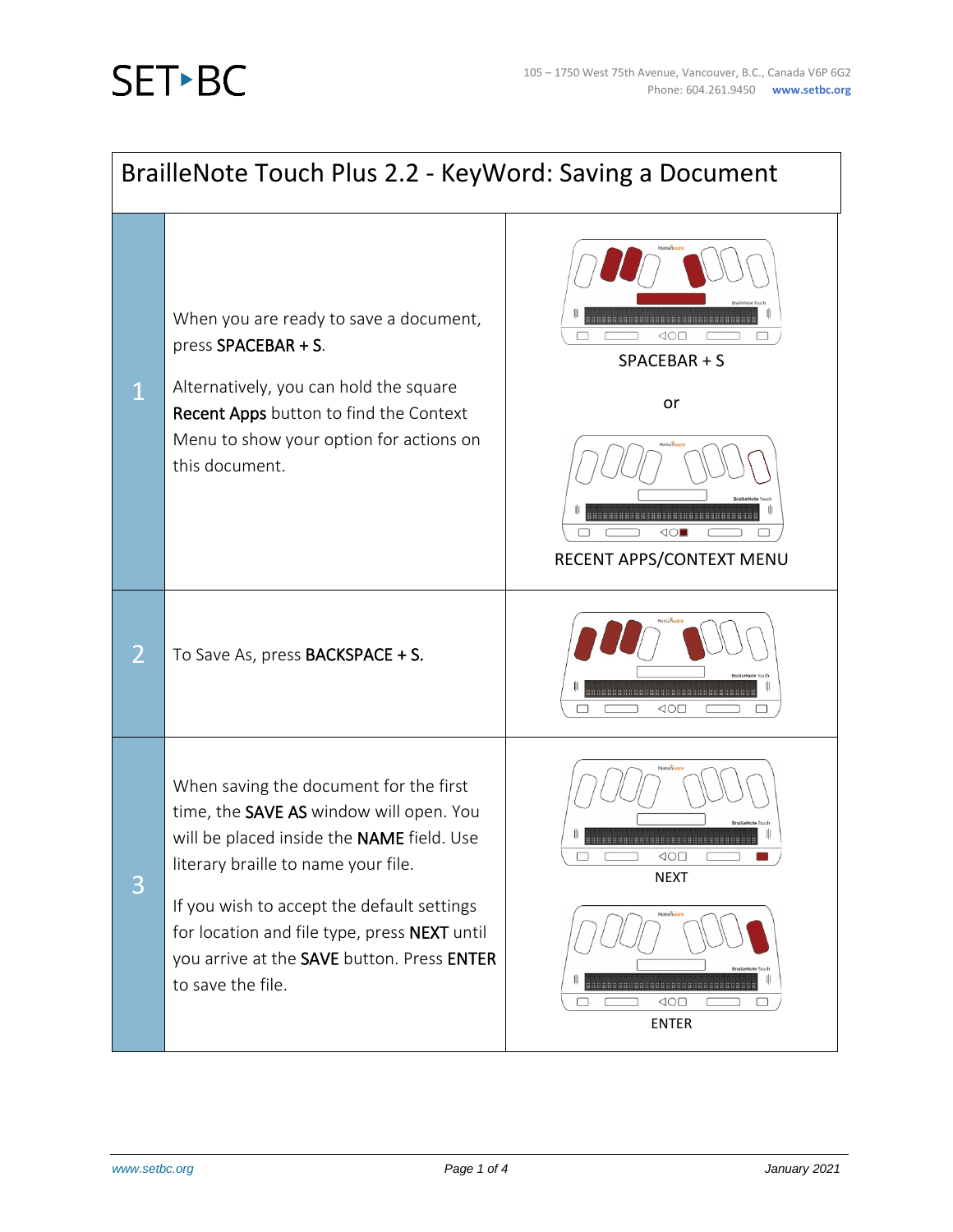## SET-BC

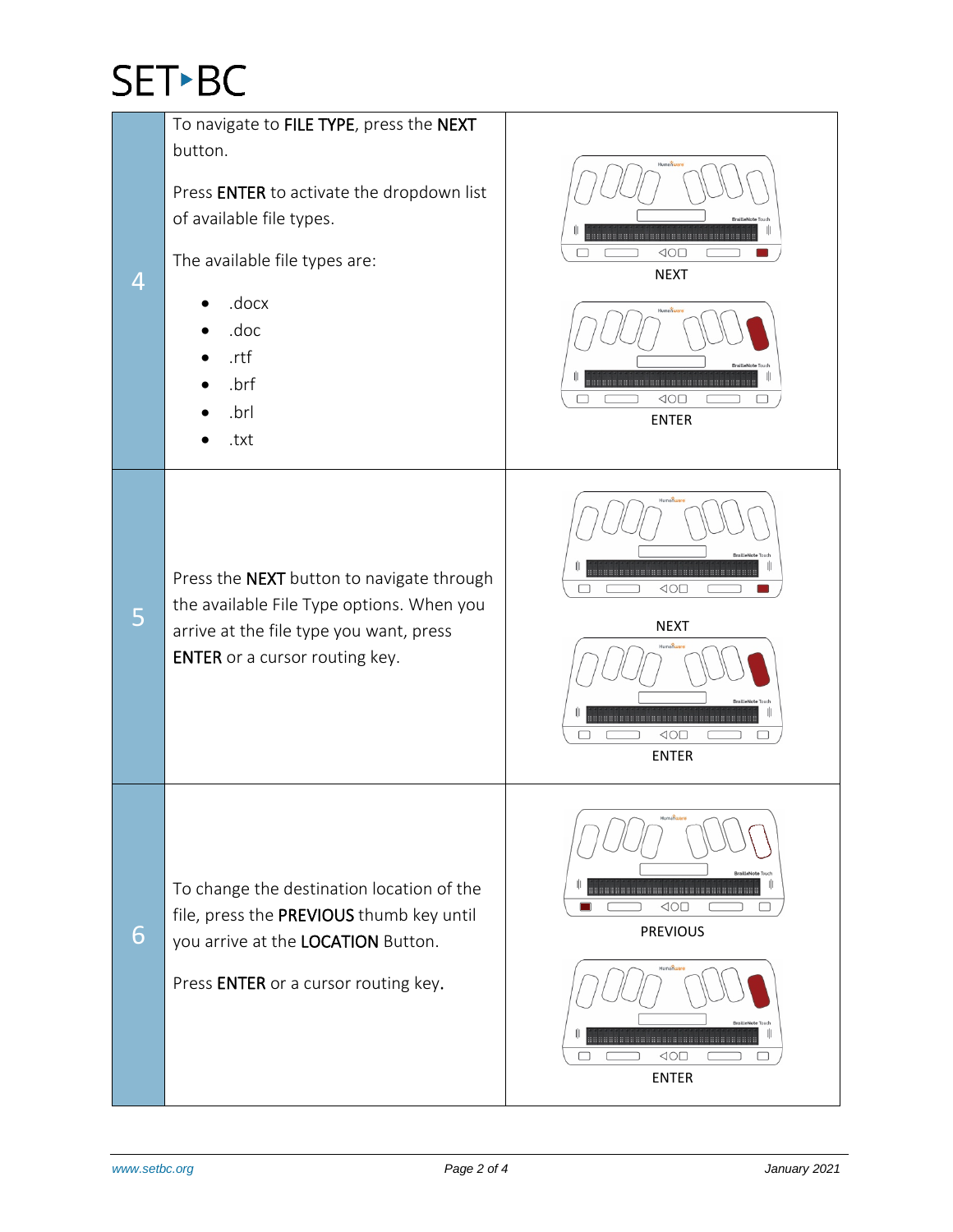## **SET-BC**